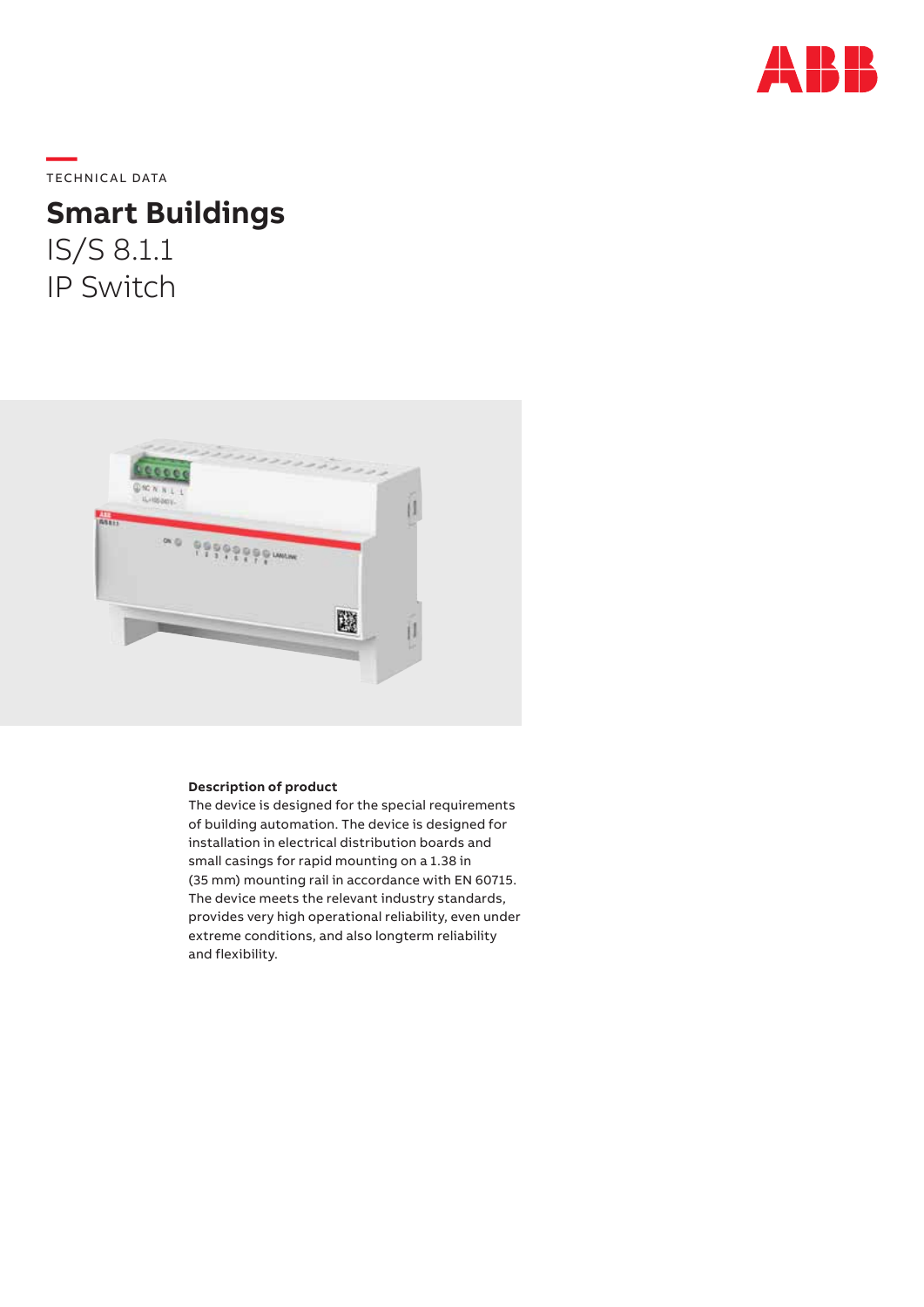<span id="page-1-0"></span>**Dimension drawing**

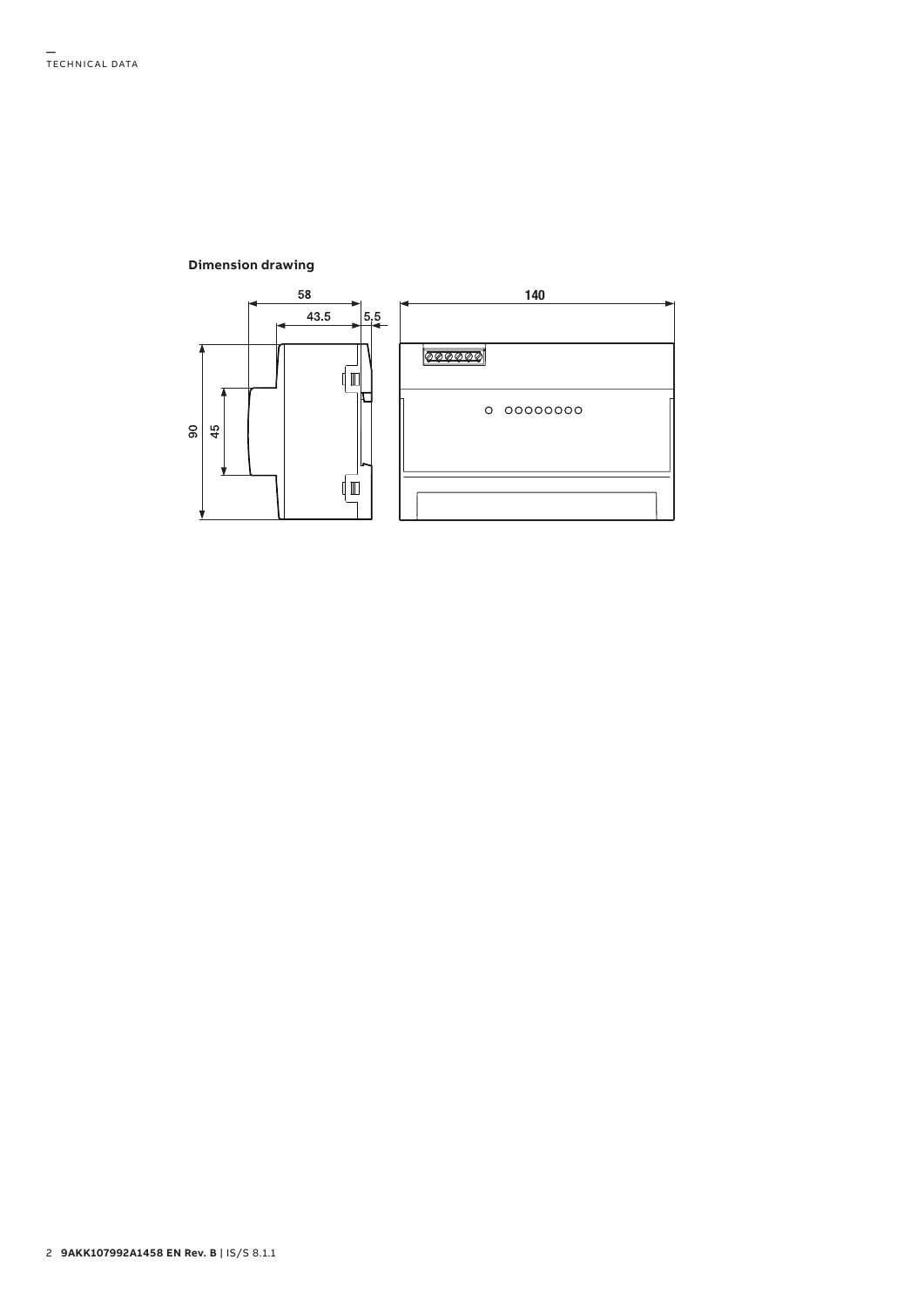#### **Connection - Front view**



#### **— LEGEND**

- **1** LED display elements for port status
- **2** Data matrix code
- **3** LED display element for device status
- **4** 6-pin terminal block with screw lock

#### **NOTE**

**—**

The packaging and the front of the device are labeled with matrix codes (QR codes or data matrix codes). These codes are used for unique identification of the device and include the following information:

- Device serial number
- Link to the product page
- Order number

The matrix codes can be read using any mobile device with an appropriate app.

### **Connection - View from below**



#### **LEGENDE**

**—**

**1** 8 × RJ45 socket for 10/100-Mbit/s Twisted Pair connections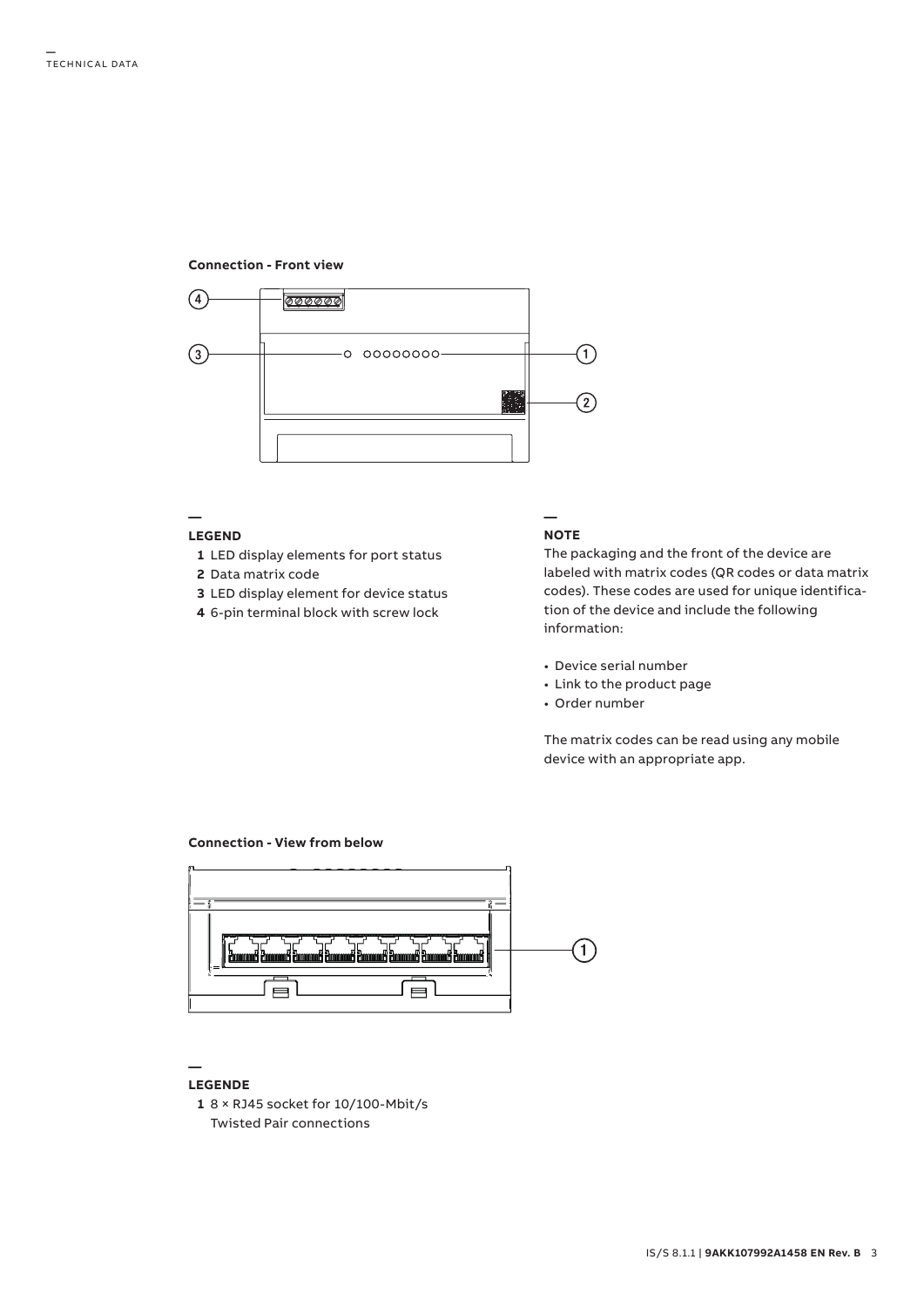#### **Operating and display elements**

#### **Display elements**

After the supply voltage is switched on, the device performs a self-test. During this process, various LEDs light up.

#### **Device state**

This LED provides information on the status of the power supply.



| Color | <b>Activity</b> | Meaning                                                         |  |
|-------|-----------------|-----------------------------------------------------------------|--|
| green | lights up       | Supply voltage is on.<br>Device is ready for operation          |  |
|       | none            | Supply voltage is too low.<br>Device is not ready for operation |  |

#### **Port-Status**

These LEDs provide port-related information.



| LAN/LINK (link status/data)<br>Color |       | <b>Activity</b><br>Meaning |                                                 |
|--------------------------------------|-------|----------------------------|-------------------------------------------------|
|                                      | areen | lights up                  | Device detects a valid link                     |
|                                      |       | flashing                   | Device is transmitting and/or receiving<br>data |
|                                      |       | none                       | Device detects an invalid or missing link       |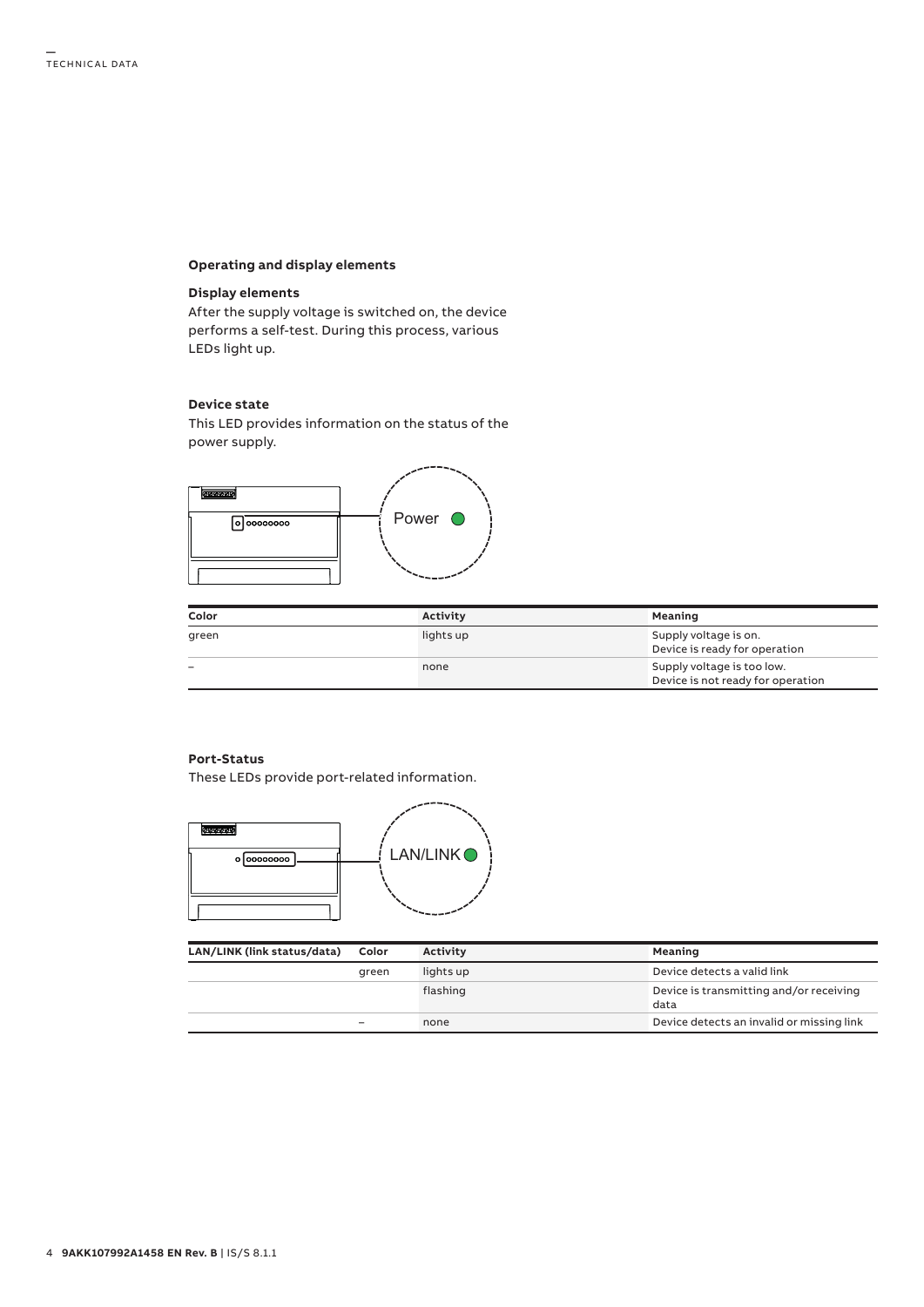| <b>Technical data</b>                     |                                           |                                                                                              |  |  |
|-------------------------------------------|-------------------------------------------|----------------------------------------------------------------------------------------------|--|--|
| <b>Dimensions</b><br>W×H×D                | IP Switch IS/S 8.1.1                      | See Dimension drawing on page 2                                                              |  |  |
| Modular width                             |                                           | 8 MW                                                                                         |  |  |
| <b>Mounting Position</b>                  |                                           | Any                                                                                          |  |  |
| Weight                                    |                                           | 8.82 oz (250 g)                                                                              |  |  |
| <b>Supply voltage</b>                     | 1 voltage input                           |                                                                                              |  |  |
|                                           | Rated voltage range                       | 100 V AC  240 V AC,<br>50 Hz  60 Hz                                                          |  |  |
|                                           | Voltage range incl. maximum<br>tolerances | 85 V AC  264 V AC,<br>47 Hz  63 Hz                                                           |  |  |
|                                           | Power consumption/power output            | max. power<br>1.4 W<br>consumption                                                           |  |  |
|                                           |                                           | Power output<br>4.8 Btu (IT)/h                                                               |  |  |
|                                           | Connection type                           | 6-pin terminal block with screw lock                                                         |  |  |
|                                           |                                           | Tightening torque<br>4.4 lb-in  5.3 lb-in<br>$(0.5$ Nm $0.6$ Nm)                             |  |  |
|                                           |                                           | min. conductor<br>$0.14 \, \text{mm}^2$<br>diameter<br>(AWG26)                               |  |  |
|                                           |                                           | max. conductor<br>$1.5$ mm <sup>2</sup><br>diameter<br>(AWG16)                               |  |  |
|                                           | Stripping length                          | 6 <sub>mm</sub>                                                                              |  |  |
|                                           | Power loss buffer                         | 10 ms bei 115 V AC<br>40 ms bei 230 V AC                                                     |  |  |
|                                           | Peak inrush current                       | 25 A at 115 V AC<br>45 A at 230 V AC                                                         |  |  |
|                                           | Overvoltage category                      | III according to EN 60664-1                                                                  |  |  |
| Climatic conditions during operation      | Ambient air temperature <sup>1)</sup>     | +23 ºF  +140 ºF (-5 °C  +60 °C)                                                              |  |  |
|                                           | Humidity                                  | 20 %  90 % (non-condensing)                                                                  |  |  |
|                                           | Air pressure                              | Without derating<br>• min. 795 hPa (+6562 ft; +2000 m)<br>• max. 1060 hPa (-1312 ft; -400 m) |  |  |
|                                           |                                           | With derating<br>• min. 700 hPa (+9842 ft; +3000 m)                                          |  |  |
| <b>Climatic conditions during storage</b> | Ambient air temperature <sup>1)</sup>     | $-40$ °F  +185 °F<br>up to 3 months<br>$(-40 °C  +85 °C)$                                    |  |  |
|                                           |                                           | $-40$ °F  +158 °F<br>up to 1 year<br>$(-40 °C  +70 °C)$                                      |  |  |
|                                           |                                           | $-40$ °F  +122 °F<br>up to 2 years<br>$(-40 °C  +50 °C)$                                     |  |  |
|                                           |                                           | +32 °F  +86 °F<br>up to 10 years<br>$(0 °C  +30 °C)$                                         |  |  |
|                                           | Humidity                                  | 10 %  95 % (non-condensing)                                                                  |  |  |
|                                           | Air pressure                              | • min. 600 hPa (+13123 ft; +4000 m)<br>• max. 1060 hPa (-1312 ft; -400 m)                    |  |  |
| <b>Pollution degree</b>                   |                                           | 2 according to EN 60664-1                                                                    |  |  |
| <b>Protection classes</b>                 | Degree of protection                      | <b>IP20</b>                                                                                  |  |  |
| <b>Fire classification</b>                |                                           | Flammability V-0 as per UL 94                                                                |  |  |

<sup>1)</sup> Temperature of the ambient air at a distance of 2 in (5 cm) from the device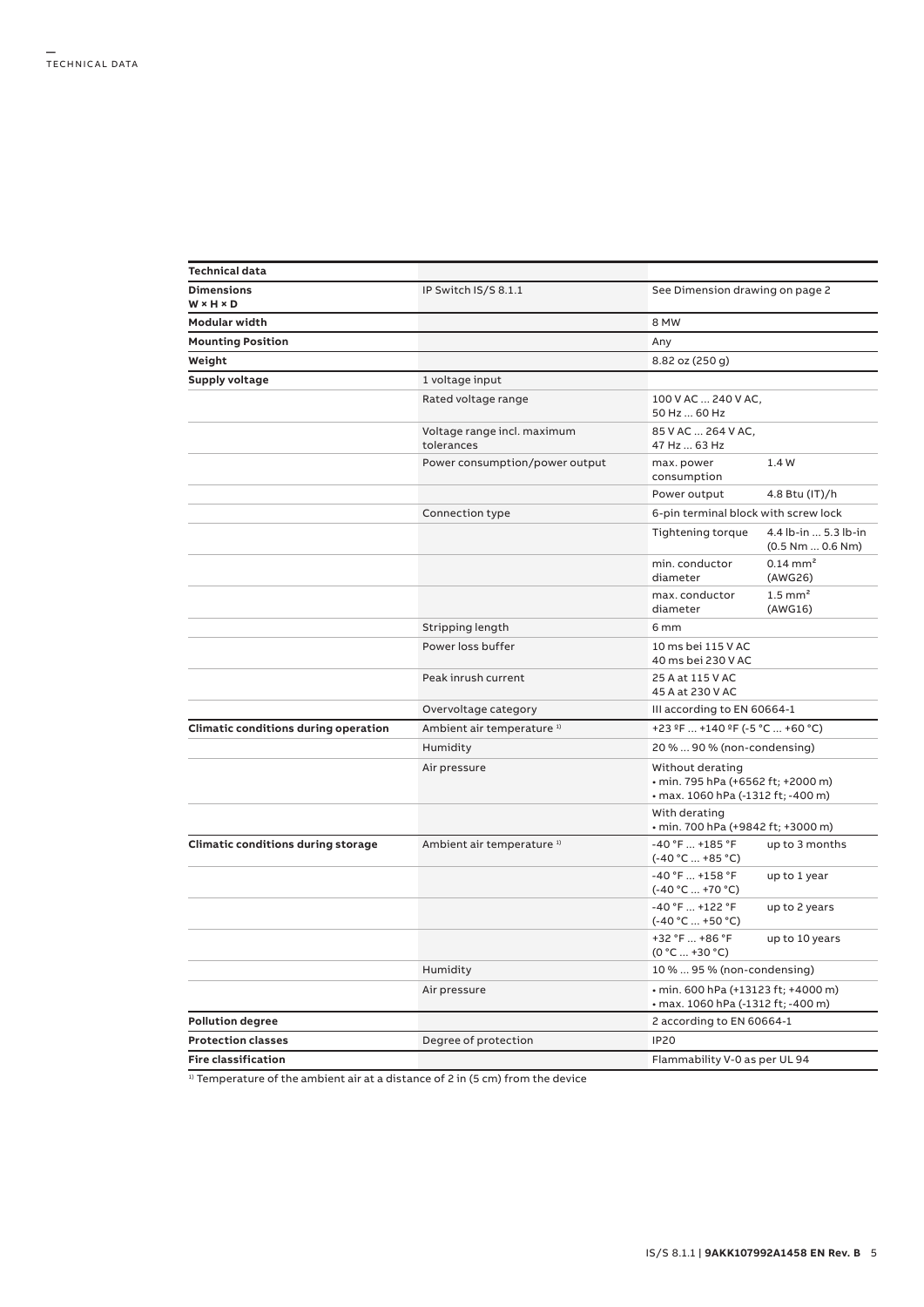| <b>Ethernet Ports</b>                                          |                                                            |
|----------------------------------------------------------------|------------------------------------------------------------|
| 8 x 10/100-Mbit/s twisted pair port                            |                                                            |
| according to the<br>IEEE 802.3 10BASE-T/100BASE-TX<br>standard |                                                            |
| Port RJ45 socket                                               |                                                            |
| Port supports:                                                 | • Autonegotiation                                          |
|                                                                | • Autopolarity                                             |
|                                                                | • Autocrossing                                             |
|                                                                | • 100 Mbit/s half-duplex mode, 100 Mbit/s full duplex mode |
|                                                                | • 10 Mbit/s half-duplex mode, 10 Mbit/s full duplex mode   |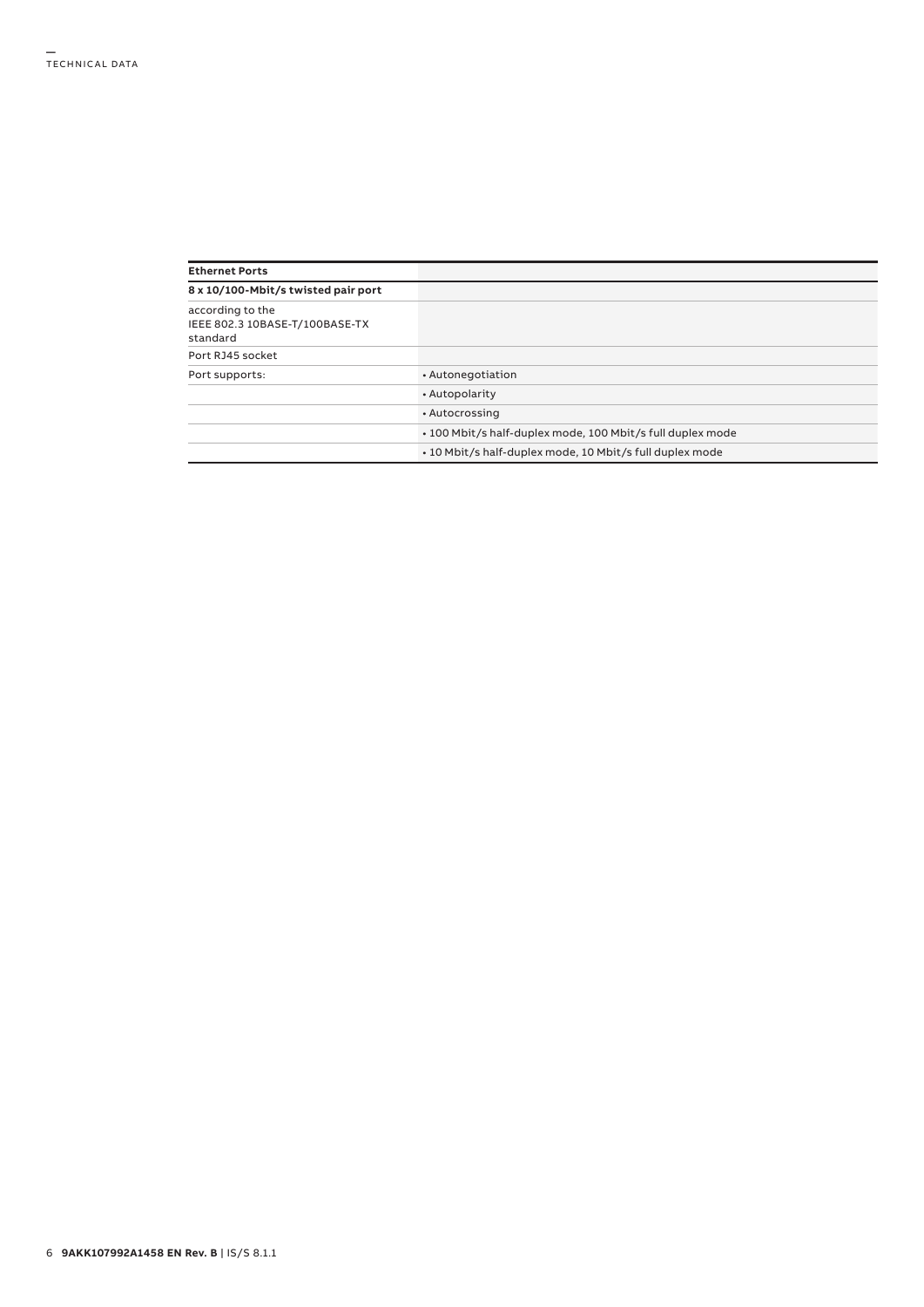|                                        | Class A                                                       |  |
|----------------------------------------|---------------------------------------------------------------|--|
|                                        | Class A                                                       |  |
|                                        | Class A                                                       |  |
|                                        | Fulfilled                                                     |  |
|                                        |                                                               |  |
|                                        | Class A                                                       |  |
|                                        | Class A                                                       |  |
|                                        | Class A                                                       |  |
|                                        | Fulfilled                                                     |  |
|                                        |                                                               |  |
|                                        |                                                               |  |
| Contact discharge                      | $±4$ kV                                                       |  |
| Air discharge                          | $±8$ kV                                                       |  |
|                                        |                                                               |  |
| 80 MHz  1000 MHz<br>1000 MHz  6000 MHz | max. 10 V/m<br>max. 3 V/m                                     |  |
|                                        |                                                               |  |
| DC supply connection                   | 2 kV                                                          |  |
| Data line                              | 2 kV (U/UTP)<br>4 kV (SF/UTP)                                 |  |
|                                        |                                                               |  |
| line/ground                            | 2 kV Supply voltage                                           |  |
| line/line                              | 1 kV Supply voltage                                           |  |
|                                        |                                                               |  |
| line/ground                            | 1 kV (U/UTP, SF/UTP)                                          |  |
|                                        |                                                               |  |
| 150 kHz  80 MHz                        | 10 V                                                          |  |
|                                        |                                                               |  |
| Vibration                              | 5 Hz  8.4 Hz with 3,5 mm amplitude<br>8.4 Hz  150 Hz with 1 g |  |
| Shock                                  | 15 g at 11 ms                                                 |  |
|                                        |                                                               |  |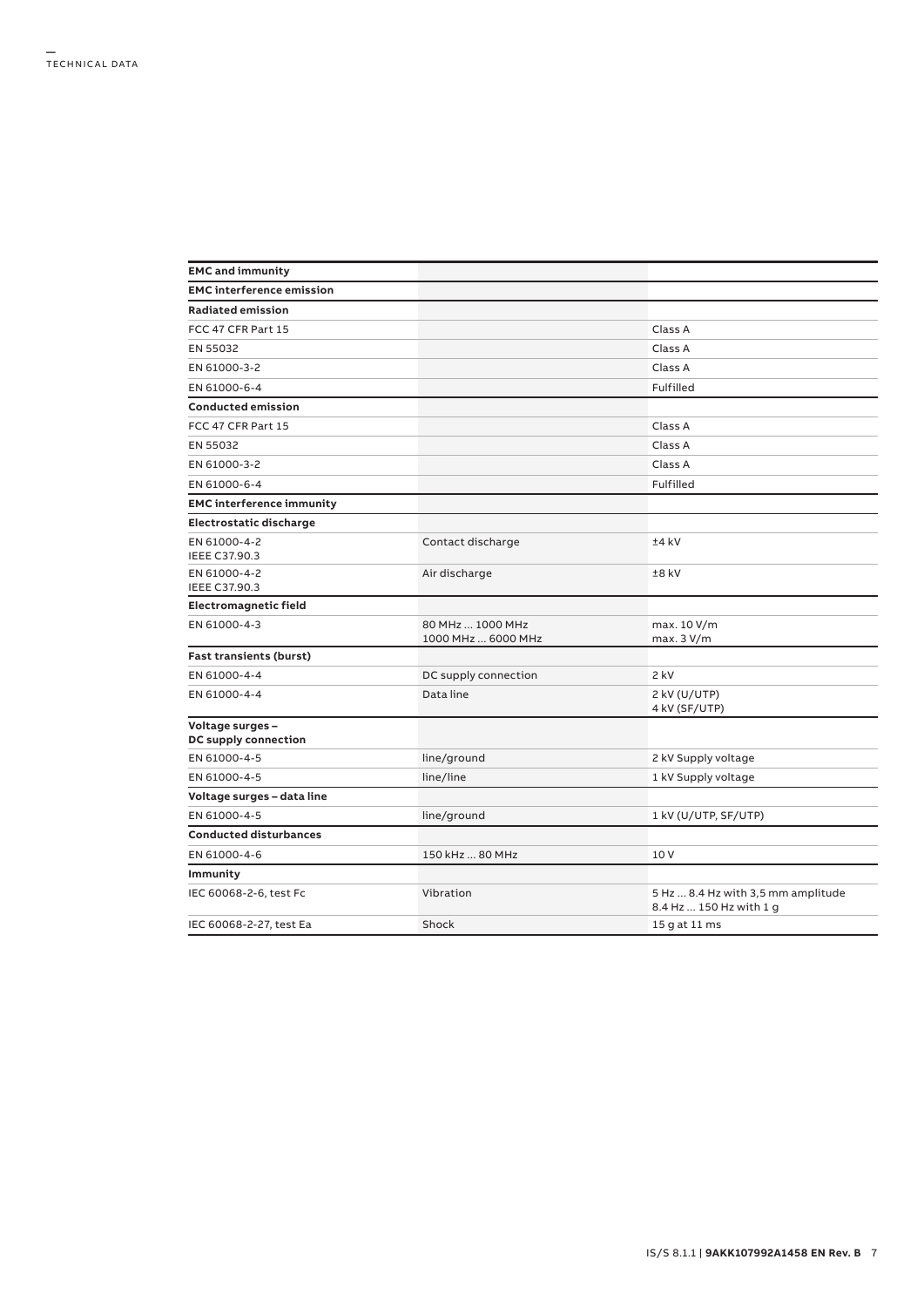## **Network range 10/100-Mbit/s twisted pair port** Length of a twisted pair segment max. 328 ft (100 m) (for Cat5e cable)

| Underlying technical standards        |                                                                                                                                                                                                                                                                                                   |
|---------------------------------------|---------------------------------------------------------------------------------------------------------------------------------------------------------------------------------------------------------------------------------------------------------------------------------------------------|
| <b>Name</b>                           |                                                                                                                                                                                                                                                                                                   |
| CSA C22.2 No. 142                     | Canadian National Standard(s) - Process Control Equipment - Industrial Products                                                                                                                                                                                                                   |
| EN 55032                              | Electromagnetic compatibility of multimedia equipment - Emission Requirements                                                                                                                                                                                                                     |
| EN 61000-6-2                          | Electromagnetic compatibility (EMC) - Part 6-2: Generic standards -<br>Immunity for industrial environments                                                                                                                                                                                       |
| EN 61000-6-4                          | Electromagnetic compatibility (EMC) – Part 6-4: Generic standards – Emitted<br>interference in industrial environments                                                                                                                                                                            |
| EN 61000-3-2                          | Electromagnetic compatibility (EMC) – part 3-2: Threshold values – threshold values<br>for harmonic currents (device input current $\leq 16$ A per conductor)                                                                                                                                     |
| EN 61000-3-3                          | Electromagnetic compatibility (EMC) – part 3-3: Threshold values – limitation of<br>voltage changes, voltage fluctuations and flickering in public low power supply<br>networks for devices with a rated current ≤ 16 A per conductor that are not subject to<br>any special connection condition |
| EN IEC 61010-2-201                    | Safety requirements for electrical equipment for measurement, control, and<br>laboratory use - Part 2-201: Particular requirements for control equipment                                                                                                                                          |
| EN 61131-2                            | Programmable controllers - Part 2: Equipment requirements and tests                                                                                                                                                                                                                               |
| FCC 47 CFR Part 15                    | Code of Federal Regulations                                                                                                                                                                                                                                                                       |
| UL/IEC 61010-1,<br>UL/IEC 61010-2-201 | Safety for Control Equipment                                                                                                                                                                                                                                                                      |

The device has an approval based on a specific standard exclusively if the approval indicator appears on the device casing.

The device generally fulfills the technical standards named in their current versions.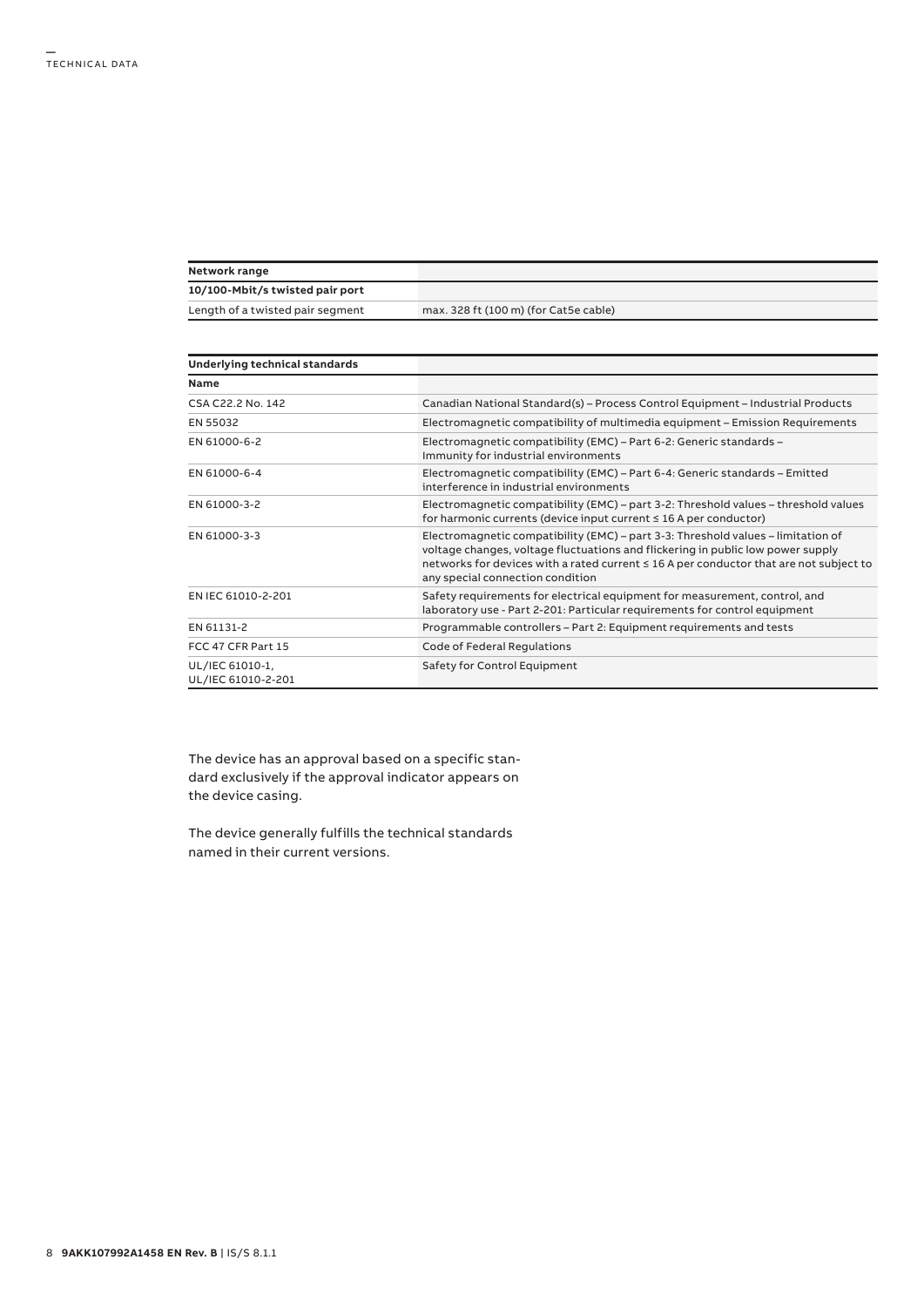| <b>Ordering details</b> |                     |                         |                                   |                |                     |
|-------------------------|---------------------|-------------------------|-----------------------------------|----------------|---------------------|
| Device type             | <b>Product Name</b> | Order No.               | bbn 40 53546 Weight<br><b>EAN</b> | 1 pcs.<br>[kg] | Packaging<br>[pcs.] |
| IS/S 8.1.1              | IP Switch           | 2CDG120082R0011 04551 2 |                                   | 0.25           |                     |

#### **— NOTE**

For a detailed description, please refer to the technical documentation for the device. It is available for download on the Internet at www.abb.com.